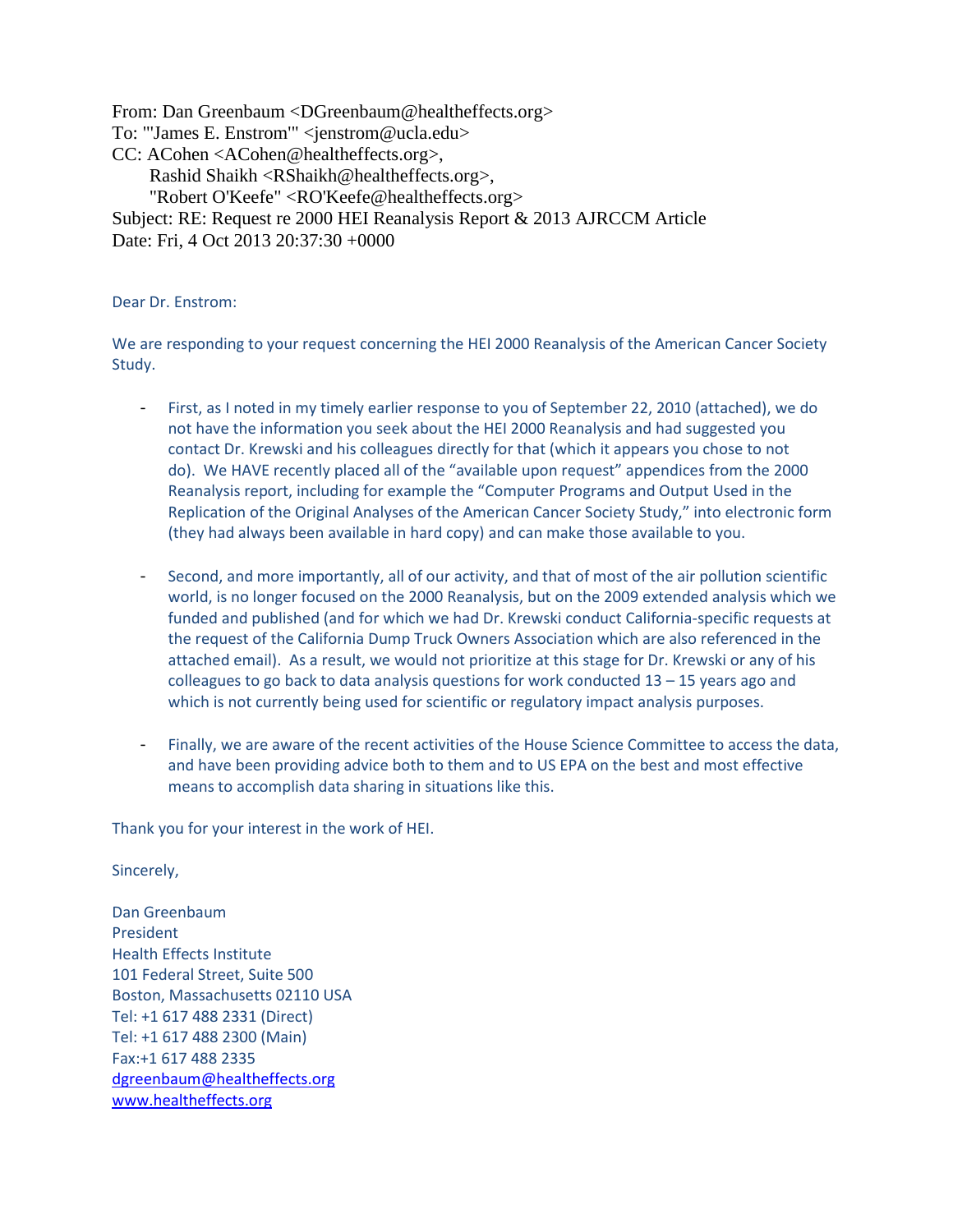**From:** James E. Enstrom [mailto:jenstrom@ucla.edu] **Sent:** Sunday, September 22, 2013 8:42 PM **To:** Dan Greenbaum **Cc:** ACohen **Subject:** Request re 2000 HEI Reanalysis Report & 2013 AJRCCM Article

September 22, 2013

Daniel Greenbaum, President Health Effects Institute 101 Federal Street, Suite 500 Boston, MA 02110-1817

Dear President Greenbaum,

I am writing as a follow-up to your September 22, 2010 email message ( [http://www.scientificintegrityinstitute.org/Greenbaum092210.pdf](http://www.scientificintegrityinstitute.org/greenbaum092210.pdf) ). On August 15, 2013 I proposed to Susan M. Gapstur, Ph.D., American Cancer Society Vice President of Epidemiology Research Program, a collaborative analysis focusing on the relationship of fine particulate air pollution (PM2.5) and mortality in the ACS CPS II cohort. I proposed that this analysis be done in accord with the ACS Cancer Prevention Studies Data Access Policies and Procedures ( [http://www.cancer.org/acs/groups/content/@research/documents/document/acspc-](http://www.cancer.org/acs/groups/content/@research/documents/document/acspc-039148.pdf)[039148.pdf](http://www.cancer.org/acs/groups/content/@research/documents/document/acspc-039148.pdf) ). Following a subsequent exchange of emails, I requested on September 16, 2013 that she alone perform the following three well-defined tasks by September 30, 2013:

1) Produce a table showing the mortality risk (MR) and 95% CI for PM2.5 each city in Figure 5 and Figure 21 of the 2000 Krewski HEI Reanalysis Report

( [http://pubs.healtheffects.org/view.php?id=6\)](http://pubs.healtheffects.org/view.php?id=6), as per my August 3, 2002 request to Dr. Aaron Cohen of HEI ( [http://www.scientificintegrityinstitute.org/Cohen080902.pdf\)](http://www.scientificintegrityinstitute.org/cohen080902.pdf) and my September 13, 2010 request to Daniel Greenbaum of HEI

( [http://www.scientificintegrityinstitute.org/Greenbaum092210.pdf](http://www.scientificintegrityinstitute.org/greenbaum092210.pdf) ). My requests to HEI and others have gone unanswered for over 11 years, in spite of the fact that the results I am seeking have been available for over 13 years. If you cannot locate the original Figure 5 and Figure 21 calculations, please redo them immediately using the same methodology specified in the 2000 Krewski HEI Reanalysis Report.

2) Using the same CA CPS II data and programs that were used to calculate the relative risk (RR) results for 1982-2000 presented in your September 1, 2013 AJRCCM paper, please calculate a RR and 95% CI for total (all cause) mortality for two follow-up periods, 1982-1989 and 1990- 2000, for the PM2.5 LUR, NO2 LUR, and Ozone IDW models in Table 4, for the three twopollutant models in Table 5, and for the California, National Level, and Los Angeles Only models in Table 6.

3) Based on the evidence from Tasks 1) and 2), state whether you still agree that the following two concluding statements in your September 1, 2013 AJRCCM paper accurately describe the totality of the CPS II-based findings on the relationship between PM2.5 and total mortality in California: "Using the first individualized exposure assignments in this important cohort, we found positive associations of fine particulate matter, O3, and NO2 with mortality." and "In sum,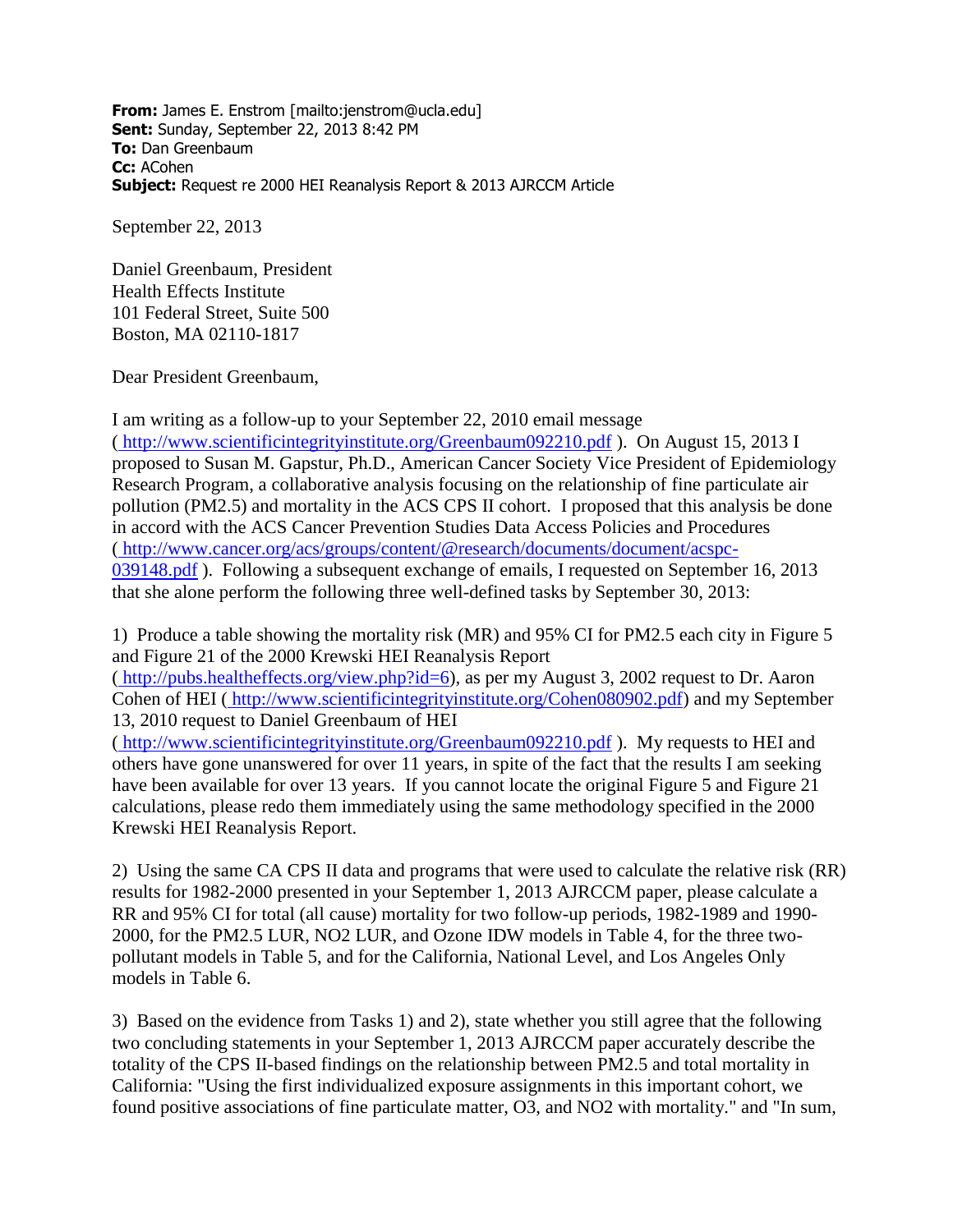the associations observed here reduce key uncertainties regarding the relationship between air pollution and mortality and confirm that air pollution is a significant risk factor for mortality."

Unfortunately, on September 20, 2013 Dr. Gapstur denied my request for a collaboration and she has not performed any of my three specific tasks. Since Daniel Krewski, Ph.D., Michael Jerrett, Ph.D., and Richard T. Burnett, Ph.D., are primary authors of both the 2000 Krewski HEI Reanalysis Report and the September 1, 2013 AJRCCM article "Spatial Analysis of Air Pollution and Mortality in California"

( [http://www.atsjournals.org/doi/abs/10.1164/rccm.201303-0609OC\)](http://www.atsjournals.org/doi/abs/10.1164/rccm.201303-0609OC), I request that you ask them to perform these tasks by September 30, 2013. Task 1) is a repeat of my August 3, 2002 request to Dr. Aaron Cohen and I believe that the table I am requesting has existed for over 13 years and is possessed by at least one of these authors. This table was essential for the preparation of Figures 5 and 21. Task 2) may take somewhat more than a week to complete, but I believe that the authors already have an answer to Task 3).

In formulating your response to me regarding this request, you and the three Canadian Ph.D. scientists should be aware of the US House Science Committee subpoena to US EPA for the ACS CPS II "secret science" data that underlies both the 2000 Krewski HEI Reanalysis Report and the September 1, 2013 AJRCCM article ( [http://science.house.gov/press-release/smith-epa](http://science.house.gov/press-release/smith-epa-stands-default-subpoena)[stands-default-subpoena](http://science.house.gov/press-release/smith-epa-stands-default-subpoena) ). If the three Canadians are not familiar with the US House of Representatives, then they should read the Constitution of the United States ( [http://www.archives.gov/exhibits/charters/constitution.html\)](http://www.archives.gov/exhibits/charters/constitution.html). Finally, in my opinion, the completeness, accuracy, and timeliness of your response to me will be a direct measure of the scientific integrity and basic credibility of ACS, HEI, and the three Canadians.

Thank you very much for your prompt consideration of this important request.

Sincerely yours,

James E. Enstrom, Ph.D., M.P.H. [jenstrom@ucla.edu](mailto:jenstrom@ucla.edu) (310) 472-4274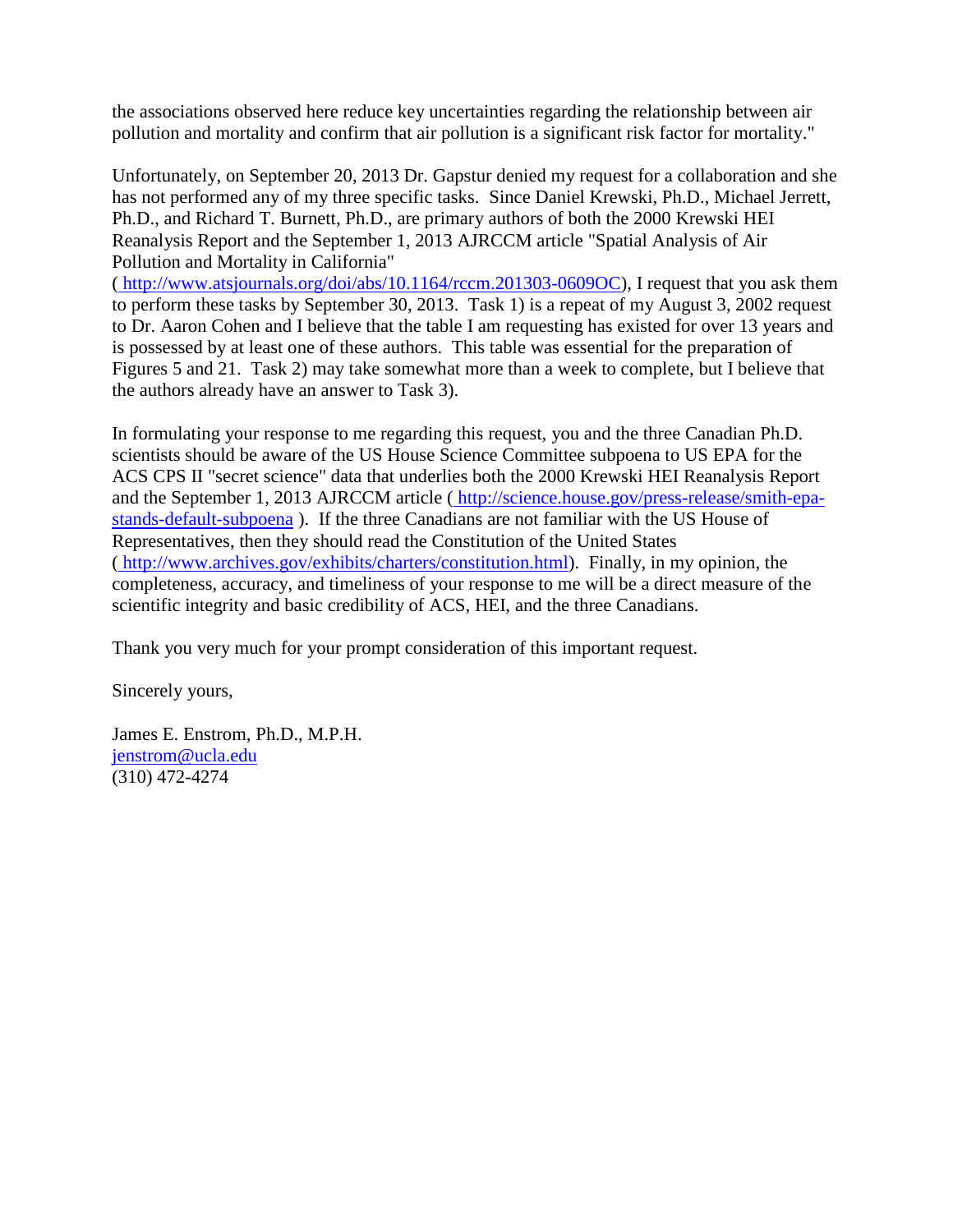From: Dan Greenbaum <DGREENBAUM@healtheffects.org> To: "'James E. Enstrom'" <jenstrom@ucla.edu> CC: ACohen <ACohen@healtheffects.org>, Rashid Shaikh <RShaikh@healtheffects.org>, Robert O'Keefe <RO'Keefe@healtheffects.org> Subject: RE: Request for City-Specific Relative Risks in HEI Reanalysis Report Date: Wed, 22 Sep 2010 15:29:57 +0000

## Dear Dr. Enstrom,

Thank you for your recent request concerning the HEI-sponsored Reanalysis of the Harvard Six Cities and American Cancer Society studies which was conducted by Dr. Daniel Krewski and his team and which we published in 2000. As you requested, I have enclosed a copy of Appendix F of that report (as noted on Page 238 of the report) which contains the detailed descriptions of the metropolitan statistical areas used in the analysis.

HEI does not have the city-specific point estimates you request, and as Aaron Cohen suggested when he responded to your request several years ago, we would suggest that you contact Dr. Krewski directly to see if his team can provide those results. I might note that although these individual city estimates may not be readily available, we did recently provide to the California Dump Truck Owners and ARB the California specific results for Tables 33 and 34 of Dr. Krewski's more up-to-date HEI-funded analysis (published in 2009). These results, which were requested by the Dump Truck Owners, do include California-specific results for follow-up through 1989 which would be similar though likely not identical to the results in the reanalysis. If you were not aware of these results, ARB has now posted them as supplemental information on their PM Symposium website at: [http://www.arb.ca.gov/research/health/pm-mort/pm-mort-ws\\_02-26-10.htm.](http://www.arb.ca.gov/research/health/pm-mort/pm-mort-ws_02-26-10.htm)

Please let me know if you have any further questions.

Sincerely,